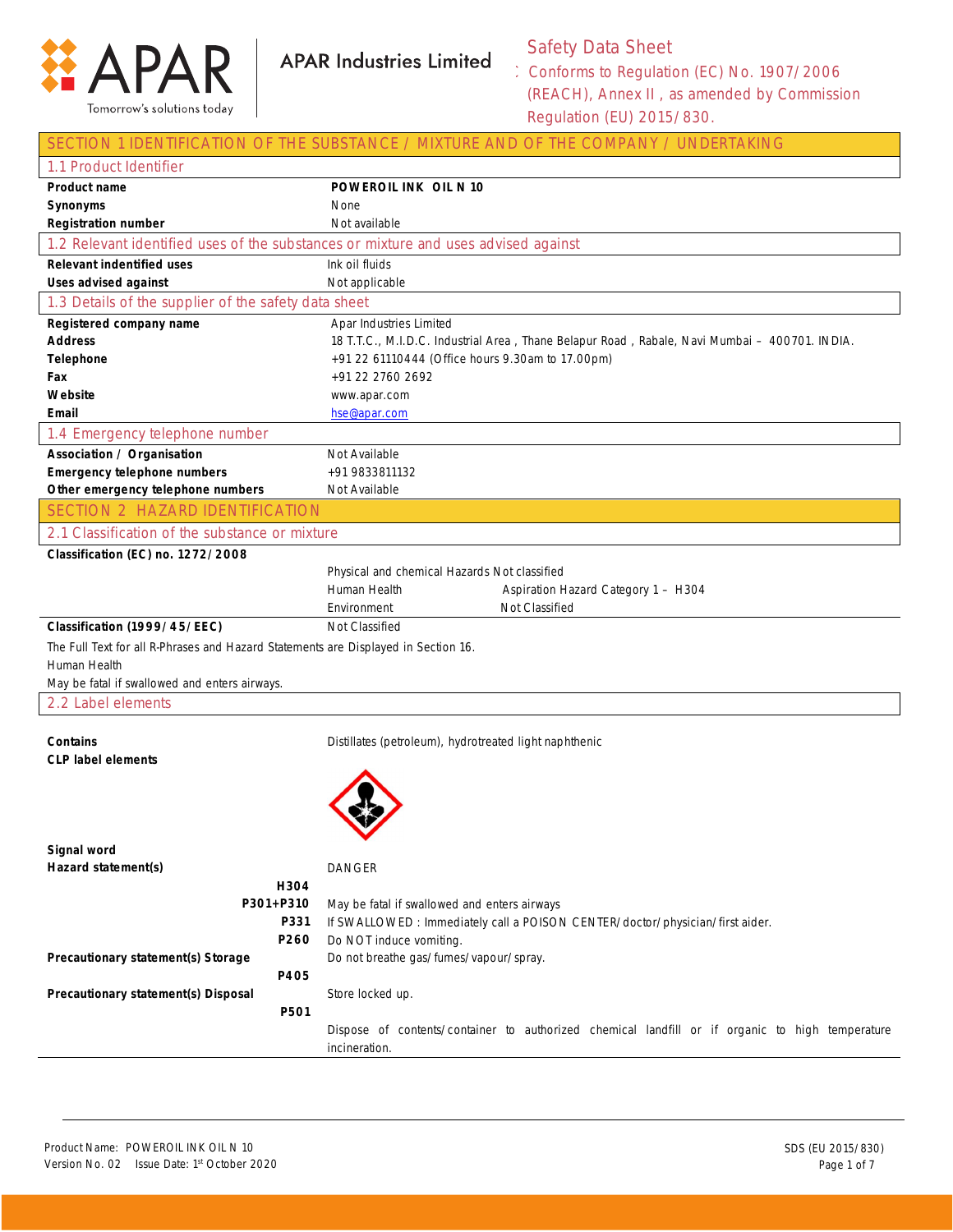

Tomorrow's solutions today

## **APAR Industries Limited**

## Safety Data Sheet

Conforms to Regulation (EC) No. 1907/2006 (REACH), Annex II , as amended by Commission Regulation (EU) 2015/830.

| 2.3 Other hazards                                       |                    | Not available                                                                                                                                                         |                                                                                                                                                                                                                                              |                             |  |
|---------------------------------------------------------|--------------------|-----------------------------------------------------------------------------------------------------------------------------------------------------------------------|----------------------------------------------------------------------------------------------------------------------------------------------------------------------------------------------------------------------------------------------|-----------------------------|--|
|                                                         |                    | SECTION 3 COMPOSITION / INFORMATION ON INGREDIENTS                                                                                                                    |                                                                                                                                                                                                                                              |                             |  |
| 3.1 Substances                                          |                    |                                                                                                                                                                       |                                                                                                                                                                                                                                              |                             |  |
| 1. CAS No.<br>2. EC No.                                 | % (Weight)         | Name                                                                                                                                                                  | <b>Classification according to</b><br>regulation (EC)<br>No.1272/2008(CLP)                                                                                                                                                                   | Classification (67/548/EEC) |  |
| 1.64742-53-6<br>2.265-156-6                             | 100                | Distillates (petroleum),<br>hydrotreated light naphthenic                                                                                                             | Aspiration Hazard Category 1: H304                                                                                                                                                                                                           | Not classified              |  |
| Ingredient notes                                        |                    | The highly refined mineral oil contains <3% (w/w) DMSO extract, according to IP346.                                                                                   |                                                                                                                                                                                                                                              |                             |  |
| <b>SECTION 4 FIRST AID MEASURES</b>                     |                    |                                                                                                                                                                       |                                                                                                                                                                                                                                              |                             |  |
| 4.1 Description of first aid measures                   |                    |                                                                                                                                                                       |                                                                                                                                                                                                                                              |                             |  |
|                                                         | <b>Eye Contact</b> | If this product comes in contact with eyes :<br>$\triangleright$ Wash out immediately with water<br>$\triangleright$ If irritation continues, seek medical attention. | > Removal of contact lenses after an eye injury should only be undertaken by skilled personnel.                                                                                                                                              |                             |  |
| <b>Skin Contact</b><br><b>Inhalation</b>                |                    | If skin or hair contact occurs:                                                                                                                                       | > Flush skin and hair with running water (and soap if available).<br>$\triangleright$ Seek medical attention in event of irritation.<br>> If fumes, aerosol or combustion products are inhaled remove from contaminated area. Other measures |                             |  |
|                                                         | Ingestion          | are usually unnecessary.<br>$\triangleright$ Immediately give a glass of water.                                                                                       | > First aid is not generally required. If in doubt, contact a Poisons Information Centre or a doctor.                                                                                                                                        |                             |  |
|                                                         |                    | 4.2 Most important symptoms and effects, both acute and delayed                                                                                                       |                                                                                                                                                                                                                                              |                             |  |
| See section 11                                          |                    |                                                                                                                                                                       |                                                                                                                                                                                                                                              |                             |  |
|                                                         |                    | 4.3 Indication of any immediate medical attention and special treatment needed                                                                                        |                                                                                                                                                                                                                                              |                             |  |
| Treat symptomatically.                                  |                    |                                                                                                                                                                       |                                                                                                                                                                                                                                              |                             |  |
| <b>SECTION 5 FIRE FIGHTING MEASURES</b>                 |                    |                                                                                                                                                                       |                                                                                                                                                                                                                                              |                             |  |
| 5.1 Extinguishing media                                 |                    |                                                                                                                                                                       |                                                                                                                                                                                                                                              |                             |  |
| > Dry chemicals Powder.<br>$\triangleright$ Foam.       |                    |                                                                                                                                                                       |                                                                                                                                                                                                                                              |                             |  |
| $\triangleright$ BCF (where regulations permit).        |                    |                                                                                                                                                                       |                                                                                                                                                                                                                                              |                             |  |
| > Carbon dioxide (CO2).                                 |                    |                                                                                                                                                                       |                                                                                                                                                                                                                                              |                             |  |
| $\triangleright$ Water spray or fog - Large fires only. |                    |                                                                                                                                                                       |                                                                                                                                                                                                                                              |                             |  |
|                                                         |                    | 5.2 Special hazards arising from the substrate or mixture                                                                                                             |                                                                                                                                                                                                                                              |                             |  |
| Fire incompatibility                                    |                    |                                                                                                                                                                       | $\triangleright$ Avoid contamination with oxidizing agents i.e. nitrates, oxidizing acids, chlorine acids, chlorine<br>bleaches, pool chlorine etc. as ignition may results.                                                                 |                             |  |
| 5.3 Advice for firefighters                             |                    |                                                                                                                                                                       |                                                                                                                                                                                                                                              |                             |  |
| Fire fighting                                           |                    |                                                                                                                                                                       | > Alert Fire Brigade and tell them location and nature of hazard.<br>> Wear full body protective clothing with breathing apparatus.                                                                                                          |                             |  |
| SECTION 6 ACCIDENTAL RELEASE MEASURES                   |                    |                                                                                                                                                                       |                                                                                                                                                                                                                                              |                             |  |
|                                                         |                    | 6.1 Personal precautions, protective equipment and emergency procedures                                                                                               |                                                                                                                                                                                                                                              |                             |  |
| See section 8                                           |                    |                                                                                                                                                                       |                                                                                                                                                                                                                                              |                             |  |
| 6.2 Environmental precautions                           |                    |                                                                                                                                                                       |                                                                                                                                                                                                                                              |                             |  |
| See section 12                                          |                    |                                                                                                                                                                       |                                                                                                                                                                                                                                              |                             |  |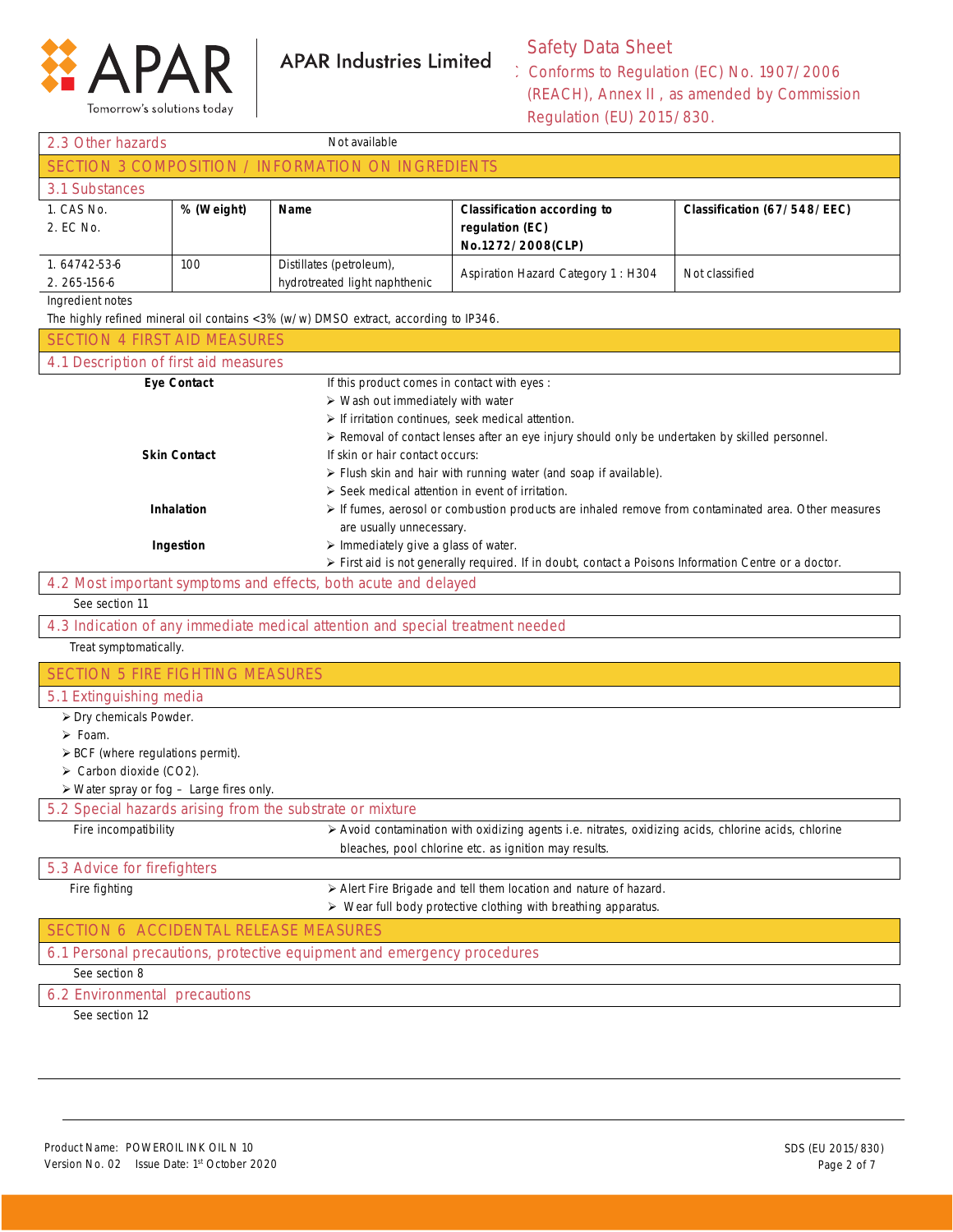

# Safety Data Sheet

Conforms to Regulation (EC) No. 1907/2006 (REACH), Annex II , as amended by Commission Regulation (EU) 2015/830.

| 6.3 Methods and material for containment and cleaning up          |                                                                                                          |  |  |
|-------------------------------------------------------------------|----------------------------------------------------------------------------------------------------------|--|--|
|                                                                   | $\triangleright$ Remove all ignitions sources.                                                           |  |  |
|                                                                   | $\triangleright$ Clean up all spills immediately.                                                        |  |  |
| <b>Minor spills</b>                                               | > Avoid breathing vapours and contact with skin and eyes.                                                |  |  |
|                                                                   | > Control personal contact with the substance, by using protective equipment.                            |  |  |
|                                                                   | > Contain and absorb spill with sand, earth, inert material or vermiculite.                              |  |  |
|                                                                   | $\triangleright$ Wipe up.                                                                                |  |  |
|                                                                   | > Place in a suitable, labelled container for waste disposal.                                            |  |  |
| 6.3 Reference to other sections                                   | For personal protection, see section 8. For waste disposal, see section 13.                              |  |  |
| <b>SECTION 7 HANDLING AND STORAGE</b>                             |                                                                                                          |  |  |
| 7.1 Precautions for safe handling                                 |                                                                                                          |  |  |
|                                                                   | > Avoid all personal contact, including inhalation.                                                      |  |  |
|                                                                   | > Wear protective clothing when risk of exposure occurs.                                                 |  |  |
|                                                                   | $\triangleright$ Use in a well-ventilated area.                                                          |  |  |
|                                                                   | > Prevent concentration in hollows and sumps.                                                            |  |  |
|                                                                   | > DO NOT enter confined spaces until atmosphere has been checked.                                        |  |  |
|                                                                   | > Avoid smoking, naked lights or ignition sources.                                                       |  |  |
| <b>Safe Handling</b>                                              | > Avoid contact with incompatible materials. When handling, DO NOT eat, drink or smoke.                  |  |  |
|                                                                   | ≻ Keep containers securely sealed when not in use. Avoid physical damage to containers.                  |  |  |
|                                                                   | > Always wash hands with soap and water after handling.                                                  |  |  |
|                                                                   | > Work clothes should be laundered separately.                                                           |  |  |
|                                                                   | > Use good occupational work practice.                                                                   |  |  |
|                                                                   | > Observe manufacturer's storage and handling recommendations contained within this SDS. Atmosphere      |  |  |
|                                                                   | should be regularly checked against established exposure standards to ensure safe working conditions.    |  |  |
| Fire and explosion protection                                     | See section 5                                                                                            |  |  |
| 7.2 Conditions for safe storage, including any in compatibilities |                                                                                                          |  |  |
| Suitable container                                                | > Metal can or drum                                                                                      |  |  |
|                                                                   | > Packaging as recommended by manufacturer.                                                              |  |  |
| Storage incompatibility                                           | > Check all containers are clearly labeled and free from leaks.<br>Avoid reaction with oxidizing agents. |  |  |
|                                                                   |                                                                                                          |  |  |
| 7.3 Specific end use(s)                                           | Not available                                                                                            |  |  |
| SECTION 8 EXPOSURE CONTROLS / PERSONAL PROTECTION                 |                                                                                                          |  |  |
| 8.1 Control parameters<br>DERIVED NO EFFECT LEVEL (DNEL)          |                                                                                                          |  |  |
| Not available                                                     |                                                                                                          |  |  |
| PREDICTED NO EFFECT LEVEL (PNEL)                                  |                                                                                                          |  |  |
| Not available                                                     |                                                                                                          |  |  |
| <b>OCCUPATIONAL EXPOSURE LIMITS (OEL)</b>                         |                                                                                                          |  |  |
| 8.2 Exposure controls                                             |                                                                                                          |  |  |
| 8.2.1 Appropriate engineering controls                            | Provide adequate ventilation, including appropriate local extraction, to ensure that the defined         |  |  |
|                                                                   | occupational exposure limit is not exceeded.                                                             |  |  |
|                                                                   |                                                                                                          |  |  |
| 8.2.2 Personal protection                                         |                                                                                                          |  |  |
|                                                                   |                                                                                                          |  |  |
|                                                                   |                                                                                                          |  |  |
|                                                                   |                                                                                                          |  |  |
| Eye and face protection                                           | > Safety glasses with side shields                                                                       |  |  |
|                                                                   | > Chemical goggles.                                                                                      |  |  |
| <b>Skin protection</b>                                            | See Hand protection below                                                                                |  |  |
| Hands/feet protection                                             | Wear general protective gloves, e.g. light weight rubber gloves.                                         |  |  |
| <b>Body protection</b>                                            | See Other protection below                                                                               |  |  |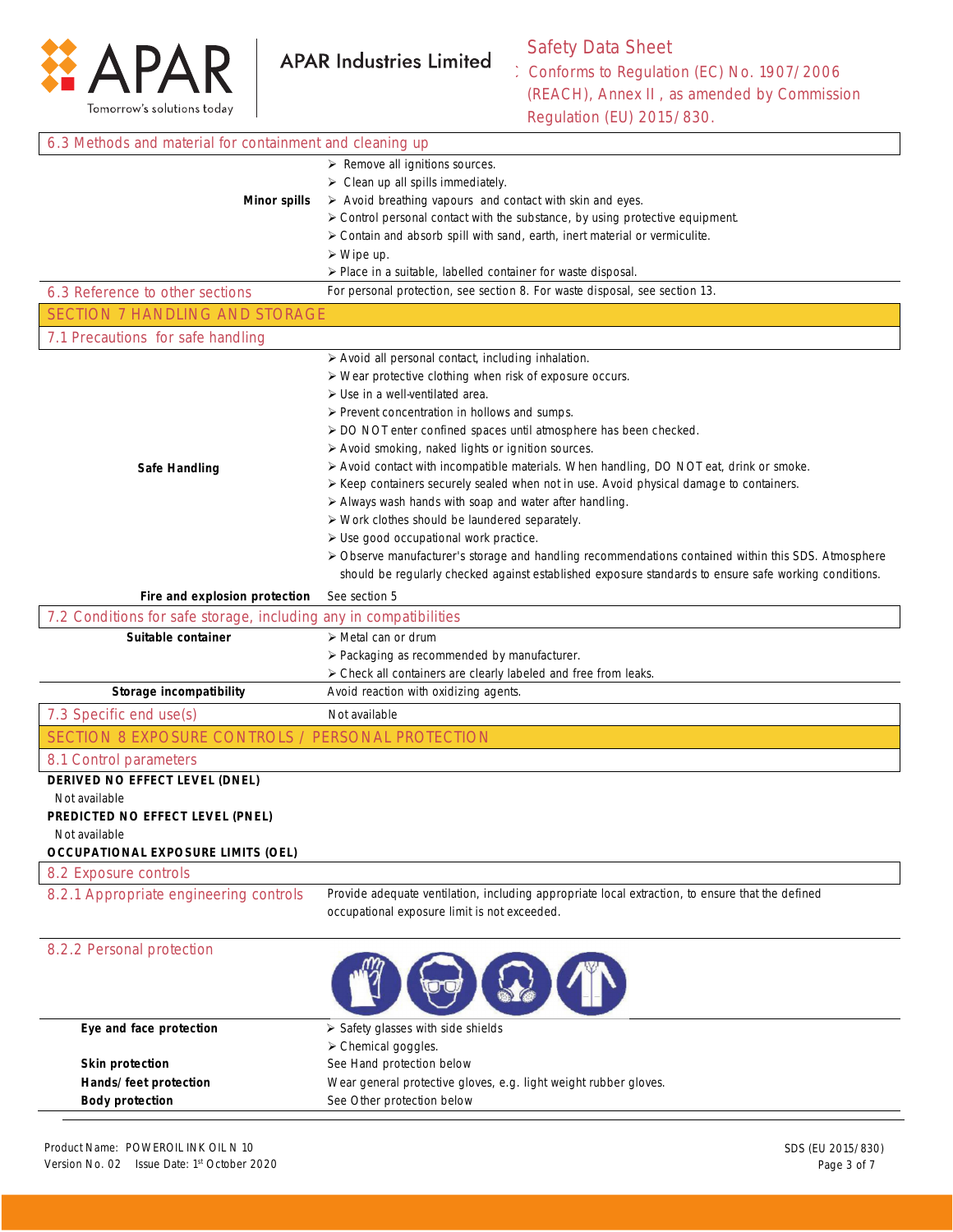

# Safety Data Sheet

Conforms to Regulation (EC) No. 1907/2006 (REACH), Annex II , as amended by Commission Regulation (EU) 2015/830.

| Other protection                                          | No special equipment needed when handling small quantities.                                                           |
|-----------------------------------------------------------|-----------------------------------------------------------------------------------------------------------------------|
|                                                           | <b>OTHERWISE:</b>                                                                                                     |
|                                                           | Overalls.                                                                                                             |
|                                                           | Barrier cream.                                                                                                        |
|                                                           | Eyewash unit.                                                                                                         |
| <b>Thermal hazards</b>                                    | Not Available                                                                                                         |
| <b>Respiratory protection</b>                             |                                                                                                                       |
|                                                           | Type A-P Filter of sufficient capacity. (AS/NZS 1716 & 1715, EN 143:2000 & 149:2001, ANSI Z88 or national equivalent) |
| 8.2.3. Environmental exposure controls                    | See section 12                                                                                                        |
| SECTION 9 PHYSICAL AND CHEMICAL PROPERTIES                |                                                                                                                       |
| 9.1 Information on basic physical and chemical properties |                                                                                                                       |
| Appearance                                                |                                                                                                                       |
| <b>Physical state</b>                                     | Liquid                                                                                                                |
| Color                                                     | Colourless to slight yellow tint                                                                                      |
| Form                                                      | Liquid                                                                                                                |
| Odor                                                      | Mild petroleum odour                                                                                                  |
| <b>Odour threshold</b>                                    | Not applicable                                                                                                        |
| рH                                                        | Not applicable                                                                                                        |
| Melting point/Pour point                                  | $<$ -36°C (ASTM D-97)                                                                                                 |
| Flash point                                               | Closed cup: $>140^{\circ}$ C                                                                                          |
| <b>Evaporation rate</b>                                   | Not available                                                                                                         |
| Flammability (solid, gas)                                 | Not available                                                                                                         |
| Flammability limits in air,                               | Not available                                                                                                         |
| lower, % by volume                                        |                                                                                                                       |
| Flammability limits in air,                               | Not available                                                                                                         |
| upper, % by volume                                        |                                                                                                                       |
| Vapour pressure                                           | Not available                                                                                                         |
| Vapour density                                            | No Data                                                                                                               |
| <b>Density</b>                                            | 0.890 at 15°C                                                                                                         |
| Solubility(ies)                                           |                                                                                                                       |
| Solubility (water)                                        | Insoluble                                                                                                             |
| <b>Partition coefficient</b>                              |                                                                                                                       |
| (n-octanol/water)                                         | Not available                                                                                                         |
| <b>Decomposition temperature</b>                          | No Data                                                                                                               |
| Auto-ignition temperature                                 | $>210^{\circ}$ C                                                                                                      |
| Viscosity, Kinematic at 40°C (104°F)                      | 0.09 cm <sup>2</sup> /s to 0.11 cm <sup>2</sup> /s (9.00 to 11.00 cSt)                                                |
| <b>Explosive properties</b>                               | No Data                                                                                                               |
| <b>Oxidising properties</b>                               | No Data                                                                                                               |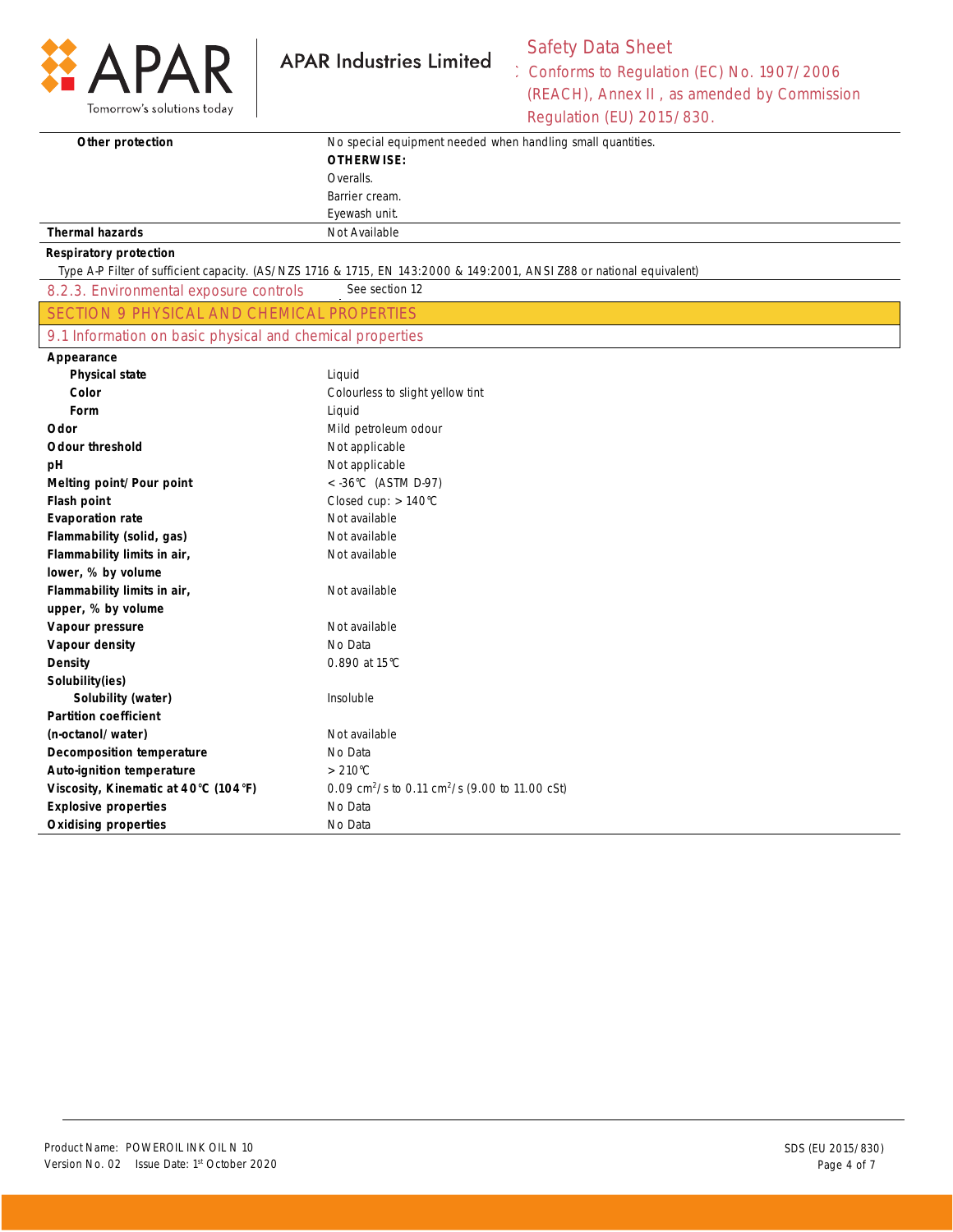

## Safety Data Sheet

Conforms to Regulation (EC) No. 1907/2006 (REACH), Annex II , as amended by Commission Regulation (EU) 2015/830.

| 9.2 Other Information                   | Not Available                                                                       |  |  |
|-----------------------------------------|-------------------------------------------------------------------------------------|--|--|
| SECTION 10 STABILITY AND REACTIVITY     |                                                                                     |  |  |
| 10.1 Reactivity                         | Stable.                                                                             |  |  |
| 10.2 Chemical stability                 | Under normal conditions of storage and use, hazardous reactions will not occur.     |  |  |
| 10.3 Possibility of hazardous Reactions | Avoid temperatures exceeding the flash point.<br>No specific data.                  |  |  |
| 10.4 Conditions to avoid                | No specific data.                                                                   |  |  |
| 10.5 Incompatible materials             | Under normal conditions of storage and use, hazardous decomposition products should |  |  |
| 10.6 Hazardous decomposition            | not be produced.                                                                    |  |  |
| products                                |                                                                                     |  |  |

| SECTION 11 TOXICOLOGICAL INFORMATION      |                                                                                                      |  |
|-------------------------------------------|------------------------------------------------------------------------------------------------------|--|
| 11.1 Information on toxicological effects |                                                                                                      |  |
| <b>Acute toxicity</b>                     | Not applicable                                                                                       |  |
| Skin corrosion/irritation                 | May cause defatting of the skin, but is neither an irritant nor a sensitizer.                        |  |
| Serious eye damage/eye                    | Not classified. May cause minor irritation on eye contact.                                           |  |
| irritation                                |                                                                                                      |  |
| <b>Respiratory sensitisation</b>          | Not classified.                                                                                      |  |
| <b>Skin sensitisation</b>                 | Not classified. May cause defatting of the skin, but is not an irritant.                             |  |
| Germ cell mutagenicity                    | No data available to indicate product or any components present at greater than 0.1% are             |  |
|                                           | mutagenic or genotoxic.                                                                              |  |
| Carcinogenicity                           | This product is not considered to be a carcinogen by IARC, ACGIH, NTP, or OSHA. Meets EU             |  |
|                                           | requirement of less than 3% (w/w) DMSO extract for total polycyclic aromatic compound (PAC) using IP |  |
|                                           | 346.                                                                                                 |  |
| <b>Reproductive toxicity</b>              | Contains no ingredient listed as toxic to reproduction                                               |  |
| Specific target organ toxicity            | Not classified.                                                                                      |  |
| - single exposure                         |                                                                                                      |  |
| Specific target organ toxicity            | Not classified.                                                                                      |  |
| - repeated exposure                       |                                                                                                      |  |
| <b>Aspiration hazard</b>                  | May be fatal if swallowed and enters airways.                                                        |  |
| Mixture versus substance                  | Not available.                                                                                       |  |
| information                               |                                                                                                      |  |
| <b>Other information</b>                  | Risk of chemical pneumonia after aspiration.                                                         |  |
| <b>SECTION 12 ECOLOGICAL INFORMATION</b>  |                                                                                                      |  |
| 12.1 Toxicity                             | Not expected to be harmful to aquatic organisms.                                                     |  |
| 12.2 Persistence and degradability        |                                                                                                      |  |
| degradability                             | The product is not readily biodegradable.                                                            |  |
|                                           |                                                                                                      |  |
| 12.3 Bioaccumulative potential            |                                                                                                      |  |

## **Bioaccumulation potential** Bioaccumulation is unlikely to be significant because of the low water solubility of this product.

#### 12.4 Mobility in soil

| Mobility | available |
|----------|-----------|
| -------  | - INO.    |
|          |           |
|          |           |

#### 12.5 Results of PBT and vPvB assessment

| Relevant available data    | Not applicable                                                                               | Not applicable | Not applicable |
|----------------------------|----------------------------------------------------------------------------------------------|----------------|----------------|
| PBT Criteria fulfilled?    | Not applicable                                                                               | Not applicable | Not applicable |
|                            | No other adverse environmental effects (e.g. ozone depletion, photochemical ozone creation   |                |                |
| 12.6 Other adverse effects | potential, endocrine disruption, global warming potential) are expected from this component. |                |                |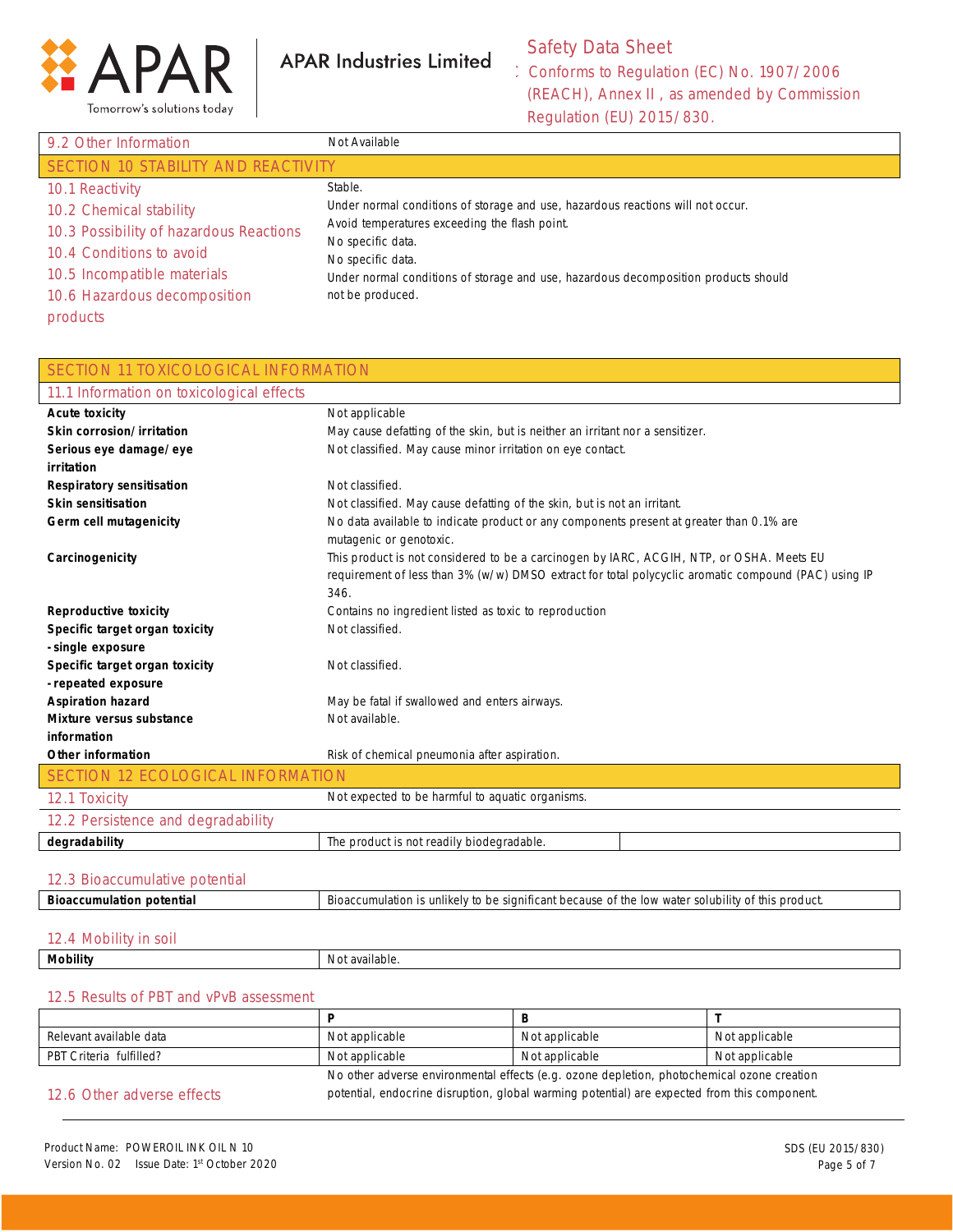

### Safety Data Sheet

Conforms to Regulation (EC) No. 1907/2006 (REACH), Annex II , as amended by Commission Regulation (EU) 2015/830.

| <b>SECTION 13 DISPOSAL CONSIDERATIONS</b>                                                                                                                                                                                                                                    |                                                                                                                                                                                                                                                                                                                                                                                                                                                                                                                                                                                                                                                                                                                                                                                                                                                    |
|------------------------------------------------------------------------------------------------------------------------------------------------------------------------------------------------------------------------------------------------------------------------------|----------------------------------------------------------------------------------------------------------------------------------------------------------------------------------------------------------------------------------------------------------------------------------------------------------------------------------------------------------------------------------------------------------------------------------------------------------------------------------------------------------------------------------------------------------------------------------------------------------------------------------------------------------------------------------------------------------------------------------------------------------------------------------------------------------------------------------------------------|
| 13.1 Waste treatment methods                                                                                                                                                                                                                                                 |                                                                                                                                                                                                                                                                                                                                                                                                                                                                                                                                                                                                                                                                                                                                                                                                                                                    |
| Product / Packaging disposal                                                                                                                                                                                                                                                 | Legislation addressing waste disposal requirements may differ by country, state and/ or territory. Each user<br>must refer to laws operating in their area. In some areas, certain wastes must be tracked.<br>A Hierarchy of Controls seems to be common - the user should investigate:<br>Reduction<br>⋗<br>⋗<br>Reuse<br>Recycling<br>⋗<br>Disposal (if all else fails)<br>⋗<br>This material may be recycled if unused, or if it has not been contaminated so as to make it unsuitable for<br>its intended use. If it has been contaminated, it may be possible to reclaim the product by filtration,<br>distillation or some other means. Shelf life considerations should also be applied in making decisions of<br>this type. Note that properties of a material may change in use, and recycling or reuse may not always be<br>appropriate. |
| Waste treatment options                                                                                                                                                                                                                                                      | Not available                                                                                                                                                                                                                                                                                                                                                                                                                                                                                                                                                                                                                                                                                                                                                                                                                                      |
| Sewage disposal options                                                                                                                                                                                                                                                      | Not available                                                                                                                                                                                                                                                                                                                                                                                                                                                                                                                                                                                                                                                                                                                                                                                                                                      |
| <b>TRANSPORT INFORMATION</b><br><b>SECTION 14</b>                                                                                                                                                                                                                            |                                                                                                                                                                                                                                                                                                                                                                                                                                                                                                                                                                                                                                                                                                                                                                                                                                                    |
| General<br>14.1 UN Number<br>14.2 UN proper shipping name<br>14.3 Transport hazard class(es)<br>14.4 Packing group<br>14.5 Environmental hazards<br>14.6 Special precautions for user<br>14.7 Transport in bulk according to<br>Annex II of MARPOL 73/78 and the IBC<br>Code | The product is not covered by international regulation on the transport of dangerous<br>goods(IMDG, IATA, ADR/RID)<br>Not classified as dangerous goods for transport.<br>Not applicable<br>Not applicable<br>Not applicable<br>Not classified as marine pollutant/environmentally hazardous.<br>Not applicable<br>Not applicable                                                                                                                                                                                                                                                                                                                                                                                                                                                                                                                  |

 Not listed. **Regulation (EC) No. 689/2008 concerning the export and import of dangerous chemicals, Annex I, part 2** Not listed.

#### **Regulation (EC) No. 689/2008 concerning the export and import of dangerous chemicals, Annex I, part 3** Not listed.

#### **Regulation (EC) No. 689/2008 concerning the export and import of dangerous chemicals, Annex V** Not listed.

**Regulation (EC) No. 166/2006 Annex II Pollutant Release and Transfer Registry** Not listed.

**Regulation (EC) No. 1907/2006, Article 59(1). Candidate List**

#### Not listed.

**Authorisations**

**Regulation (EC) No. 1907/2006, REACH Annex XIV Substances subject to authorization, as amended**

SECTION 15 REGULATORY INFORMATION